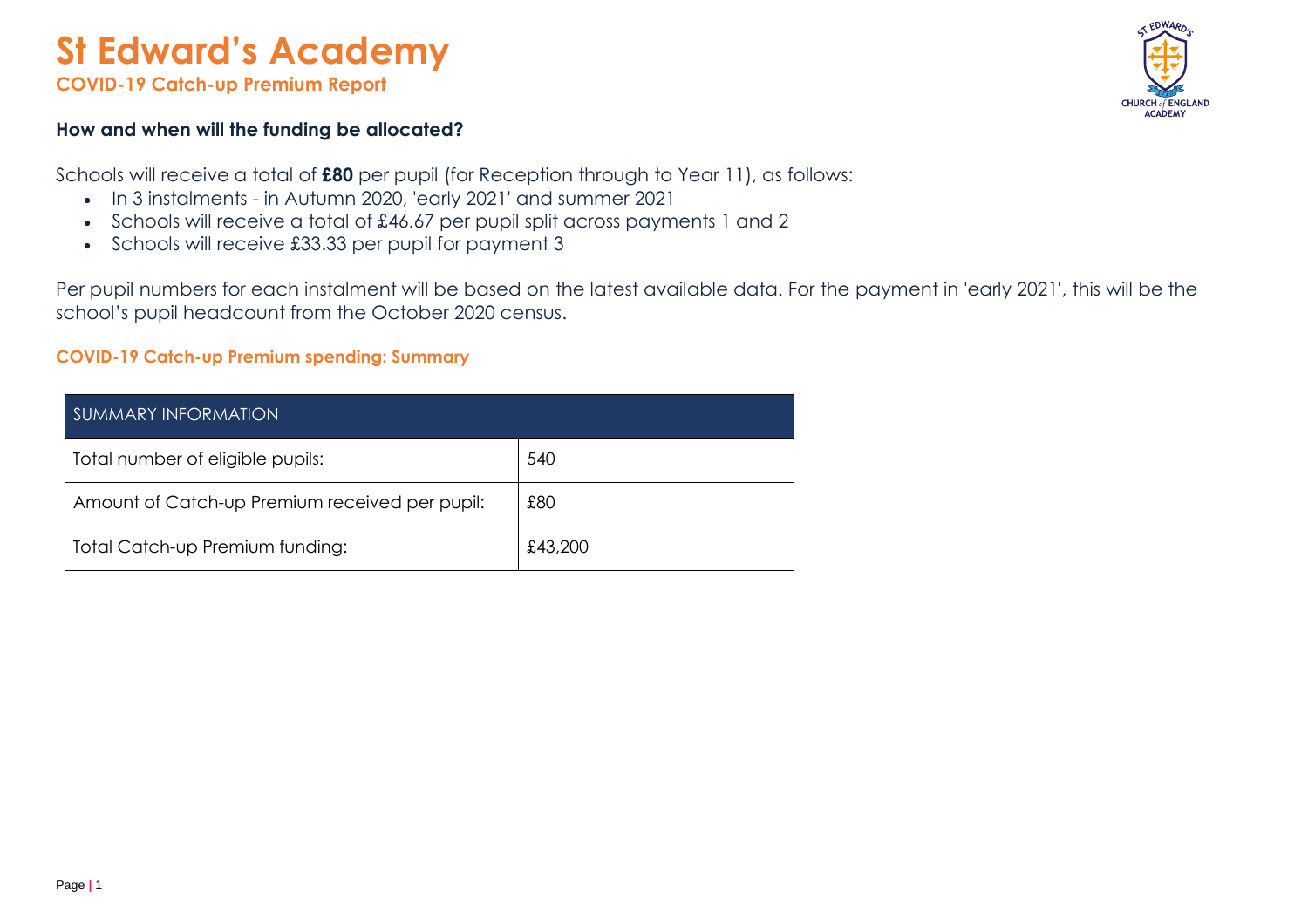### STRATEGY STATEMENT

St Edward's Academy's vision is that all students live 'Life in all its Fullness' and that there should be no barriers or ceilings to success. Our vision is underpinned by our H.O.P.E. values (Humanity, Optimism, Perseverance and Excellence). It is these values that forge the foundations for every aspect of school life and ensure we have high aspirations for all our students which we deliver across all curriculum disciplines throughout the 7 year learning journey.

1. Humanity – There are no barriers to students' learning. Learners can always access our curriculum:

- Access to appropriate IT resources to ensure students can learn remotely;
- Access to food and clothing necessary for students to thrive;
- Access to hardship fund for vulnerable students in exceptional circumstances.
- 2. Optimism #knowyourstudents. We strive to know our students in all their contexts and identify any barriers to success or learning:
	- Literacy catch-up interventions facilitated through the Teach First mentoring programme (January 2021);
	- Numeracy introduction of the Ark Maths Mastery programme at Key Stage 3 (January 2021);
	- Safeguarding (CPOMs);
	- Well-being and support (Safeguarding team/LA services);
	- Unifrog access to specialist careers information and preparation for UCAS.

3. Perseverance – Students are resilient, independent and challenge themselves to be open to new ways of learning:

- We provide a range of platforms to ensure students can develop as learners in different contexts;
- We advocate retrieval practice to embed key knowledge over time (Educake);
- We promote the application of knowledge in different contexts (eg Massolit);
- ShowMyHomework allows education beyond the classroom and personalised dialogue with teacher;
- Microsoft Teams is available through Office 365 and can be accessed by most devices including Xbox and PS platforms;
- ETONX supports independent learning and research.
- 4. Excellence we advocate #noceilingstosuccess and aspire that our students are the best that they can be:
	- Literacy Reading and Spelling age tests (GL);
	- External assessment (GL) to ensure we continually cross-reference our data.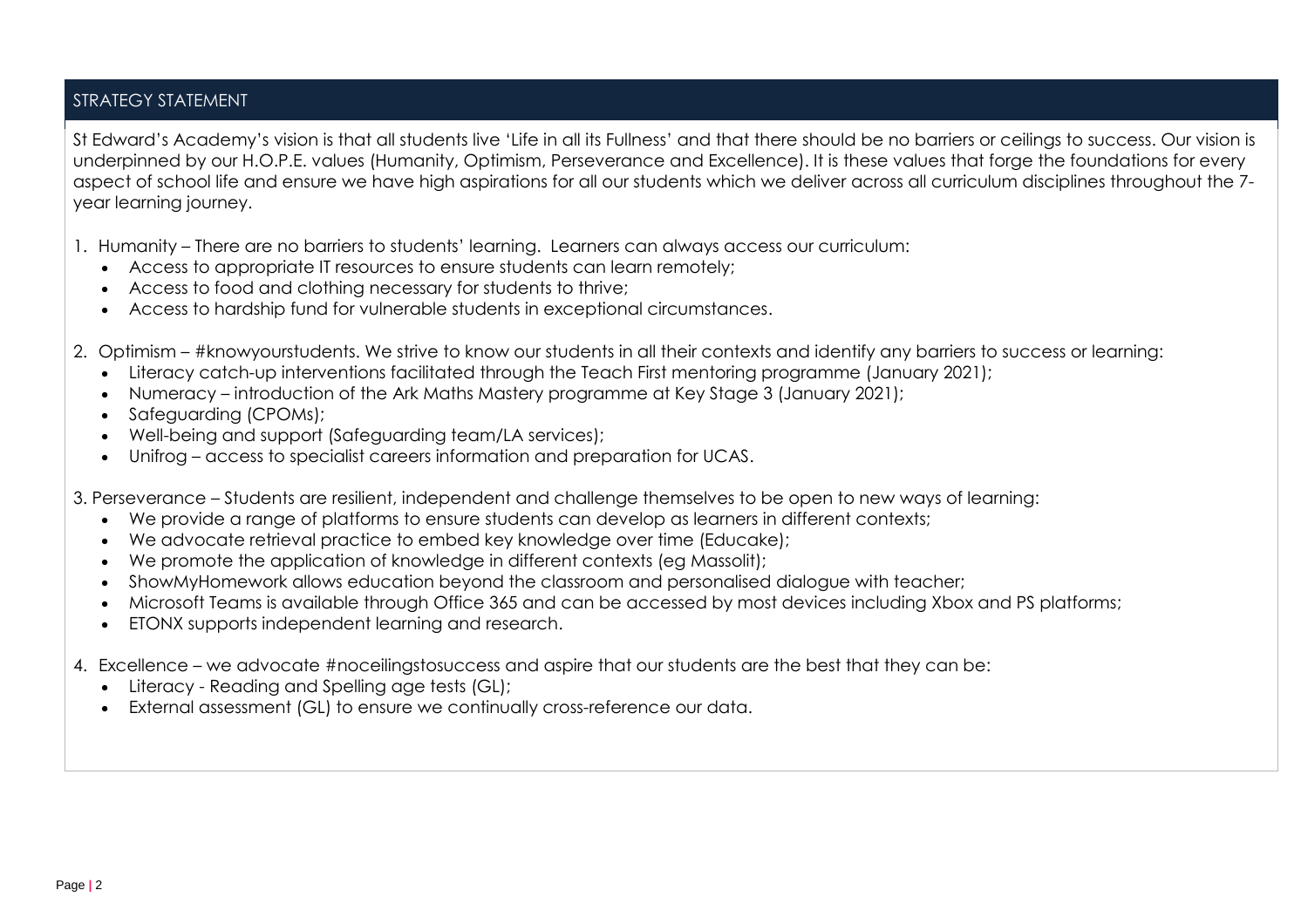## CATCH-UP PRIORITIES

- Key Stage 3: invest in early intervention to fulfil students' underlying potential;
- Maths and Literacy intervention address 'lost learning' and any gaps in knowledge;
- Year 7 and 8 students who are 2+ years below their chronological reading age score;
- Targeted support for Year 8/9 disadvantaged students and Double Disadvantaged students (at 37% and 38% respectively). These numbers are the highest in the school;
- Year 10 Vulnerable learners: targeted academic interventions for catch-up before Year 11 for those working well below their MEGs;
- Social, emotional, metal health support for our most at-risk students.

## BARRIERS TO LEARNING

At St Edward's Academy, we will use the following data sources to help identify barriers to attainment:

- Internal assessment and reporting systems;
- The EEF [families of schools database;](https://educationendowmentfoundation.org.uk/tools/families-of-schools-database)
- Staff, pupil and parent/carers consultation;
- Attendance records;
- Guidance from experts.

#### BARRIERS TO FUTURE ATTAINMENT: Academic Barriers

| Α | Low levels of Literacy (as identified by GL Reading Age scores and GL Assessment)                                    |
|---|----------------------------------------------------------------------------------------------------------------------|
| B | Low Levels of Numeracy (as identified by GL Assessments, Key Stage 2 data and internal tracking)                     |
| C | Missing curriculum knowledge as a consequence of the first national lockdown                                         |
|   | ADDITIONAL BARRIERS: Issues which require action outside school such as home learning environment and low attendance |
| D | Home learning environment (Vulnerable learners as identified by Safeguarding and pastoral teams)                     |
|   | Access to digital learning – laptops, broadband, data (IT Poverty)                                                   |
|   | Poor attendance rates                                                                                                |
|   |                                                                                                                      |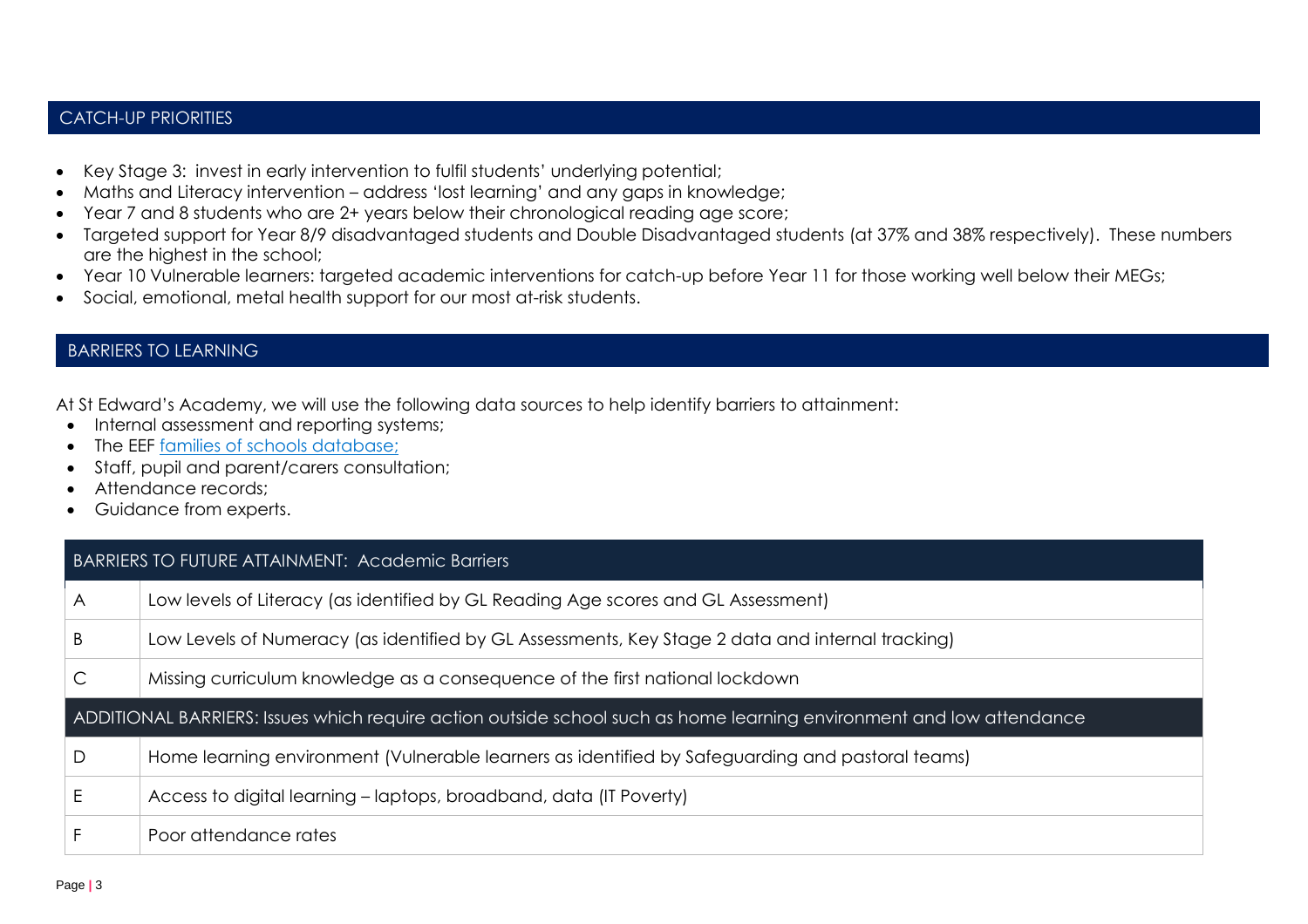## **Planned focus for current academic year**

The table below demonstrates our priorities: improving classroom pedagogy, providing targeted support and supporting whole-school strategies.

| Quality of teaching for all                                                                                                                                                                                                                                                                                         |                                                                                                                                                                                                                                                                                                                                                                                                                                                                                                                                                                                                                                        |                                                                                                                                                                                                                                            |                                                                                                                                                                                                                                                                                                                                                                                               |                    |                                                                               |
|---------------------------------------------------------------------------------------------------------------------------------------------------------------------------------------------------------------------------------------------------------------------------------------------------------------------|----------------------------------------------------------------------------------------------------------------------------------------------------------------------------------------------------------------------------------------------------------------------------------------------------------------------------------------------------------------------------------------------------------------------------------------------------------------------------------------------------------------------------------------------------------------------------------------------------------------------------------------|--------------------------------------------------------------------------------------------------------------------------------------------------------------------------------------------------------------------------------------------|-----------------------------------------------------------------------------------------------------------------------------------------------------------------------------------------------------------------------------------------------------------------------------------------------------------------------------------------------------------------------------------------------|--------------------|-------------------------------------------------------------------------------|
| Action                                                                                                                                                                                                                                                                                                              | Intended outcome and success<br>criteria                                                                                                                                                                                                                                                                                                                                                                                                                                                                                                                                                                                               | What's the<br>evidence and<br>rationale for this<br>choice?                                                                                                                                                                                | How will you make sure<br>it's implemented well?                                                                                                                                                                                                                                                                                                                                              | Staff<br>lead      | When will<br><b>YOU</b><br>review<br>this?                                    |
| 1) Curriculum<br>improvement<br>plan<br>implementation,<br>and evaluation<br>of impact.<br>2) Compound<br>Assessments<br>embedded and<br>used to support<br>curriculum<br>intervention<br>3) Quality First<br>teaching in all<br>classrooms<br>4) St Edward's<br>Teaching<br>Essentials are<br>fully<br>implemented | 1) Excellent knowledge-based<br>curriculum for all will be evidenced in<br>all curriculum observations and<br>through outcomes of compound<br>assessments<br>2) Students make excellent progress,<br>as evidenced by the moderated<br>outcomes of Compound Assessments.<br>3) High quality teaching observed<br>across all curriculum areas.<br>4) The impact of the effective<br>implementation of the St Edward's<br><b>Teaching Essentials is evidenced</b><br>through lesson observations, book<br>looks, students voice and student<br>outcomes and progress, along. This<br>forms a measure of the quality of the<br>curriculum. | We will combine<br>professional<br>knowledge with<br>robust evidence<br>about approaches<br>that are known to<br>be effective,<br>referring to:<br>DfE's catch-up<br>premium<br>guidance<br>EEF's COVID-19<br>support guide for<br>schools | Data analysis<br>$\bullet$<br>Lesson observations<br><b>Book looks</b><br>$\bullet$<br>Student voice<br>$\bullet$<br>On-going CPD<br>$\bullet$<br>Line management<br>$\bullet$<br>Curriculum/learning<br>and teaching<br>briefing<br>Observing and<br>$\bullet$<br>sharing good<br>practice<br>On-going CPD<br>$\bullet$<br>Coaching/feedback<br>Trust support and<br>$\bullet$<br>engagement | CWE/<br><b>SLT</b> | Ongoing,<br>$\alpha$ s<br>defined<br>by<br>agreed<br>SIP review<br>deadlines. |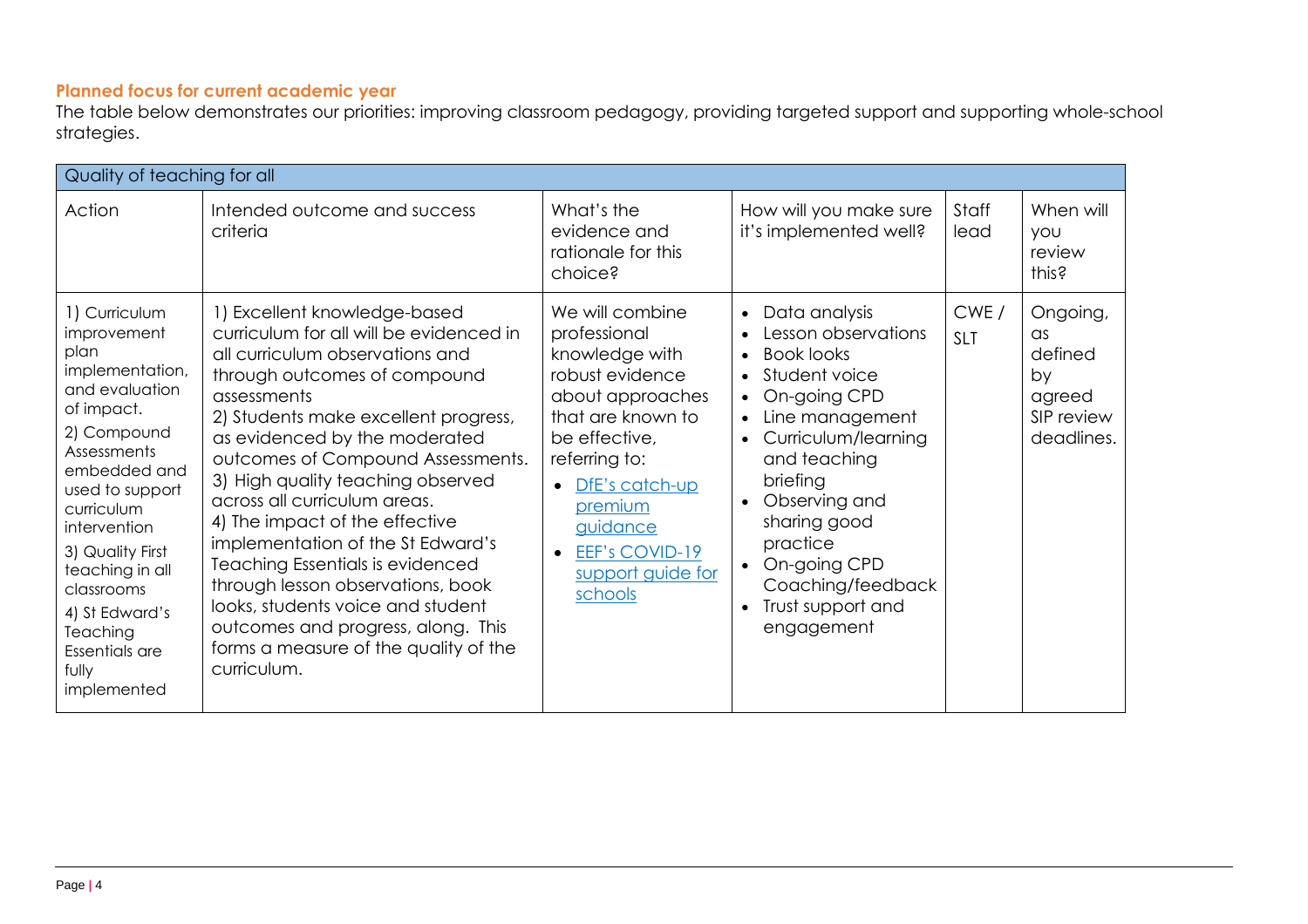# **Planned expenditure for current academic year**

The table below demonstrates how we plan to use the Covid-19 catch-up premium to improve classroom pedagogy, provide targeted support and support whole-school strategies.

|                                                                                                            | <b>Targeted support - Allocated Expenditure</b>                                                                                                                                                                                                                                                                                                                                                                                                            |                                                                                                                                                                                                                                                                                                                                                                                                                                                                                                                                |                                                                                                                                                                                                                                                                                                                                       |                      |                                                                 |                                                                |
|------------------------------------------------------------------------------------------------------------|------------------------------------------------------------------------------------------------------------------------------------------------------------------------------------------------------------------------------------------------------------------------------------------------------------------------------------------------------------------------------------------------------------------------------------------------------------|--------------------------------------------------------------------------------------------------------------------------------------------------------------------------------------------------------------------------------------------------------------------------------------------------------------------------------------------------------------------------------------------------------------------------------------------------------------------------------------------------------------------------------|---------------------------------------------------------------------------------------------------------------------------------------------------------------------------------------------------------------------------------------------------------------------------------------------------------------------------------------|----------------------|-----------------------------------------------------------------|----------------------------------------------------------------|
| <b>Action</b>                                                                                              | Intended outcome and success criteria                                                                                                                                                                                                                                                                                                                                                                                                                      | What's the<br>evidence and<br>rationale for this<br>choice?                                                                                                                                                                                                                                                                                                                                                                                                                                                                    | How will you make sure<br>it's implemented well?                                                                                                                                                                                                                                                                                      | <b>Staff</b><br>lead | When will<br><b>vou review</b><br>this?                         | <b>Actual</b><br>Costs on<br><b>PSF</b>                        |
| Externally<br>marked and<br>moderated<br>Reading and<br>Spelling Age<br>Tests for Year 7<br>and 8 students | Identification of students significantly<br>$\bullet$<br>below chronological reading age;<br>• Students close gap in reading age over<br>time through targeted intervention<br>informed by the outcomes of the test.<br>• The tests inform intervention need. The<br>outcomes of the intervention (as<br>evidenced by retesting at the end of<br>the academic year) will support<br>students in future access of GCSE<br>curriculum and appropriate texts. | • Students unable to<br>access GCSE<br>resources (often with<br>a reading age of 15<br>or above) are<br>disadvantaged.<br>• This inequality of<br>access needs to be<br>challenged in Key<br>Stage 3 in order to<br>secure success at<br>Key Stage 4, 5 and<br>beyond.<br>• Identifying students<br>who have a reading<br>age well below their<br>chronological age,<br>will inform targeted<br>intervention; helping<br>to close gaps with<br>peers and creating<br>equity of access to<br>the curriculum,<br>achieving equal | Data analysis<br>$\bullet$<br>Lesson observations<br><b>Book looks</b><br>$\bullet$<br>Student voice<br>On-going CPD<br>Line management<br>$\bullet$<br>Curriculum/learning<br>$\bullet$<br>and teaching briefing<br>Observing and sharing<br>good practice<br>• On-going CPD<br>Coaching/feedback<br>Trust support and<br>engagement | <b>CWE</b>           | Ongoing,<br>as defined<br>by agreed<br>SIP review<br>deadlines. | GL<br>assessment<br>tests<br>purchased<br>EDS4010.<br>£1728.00 |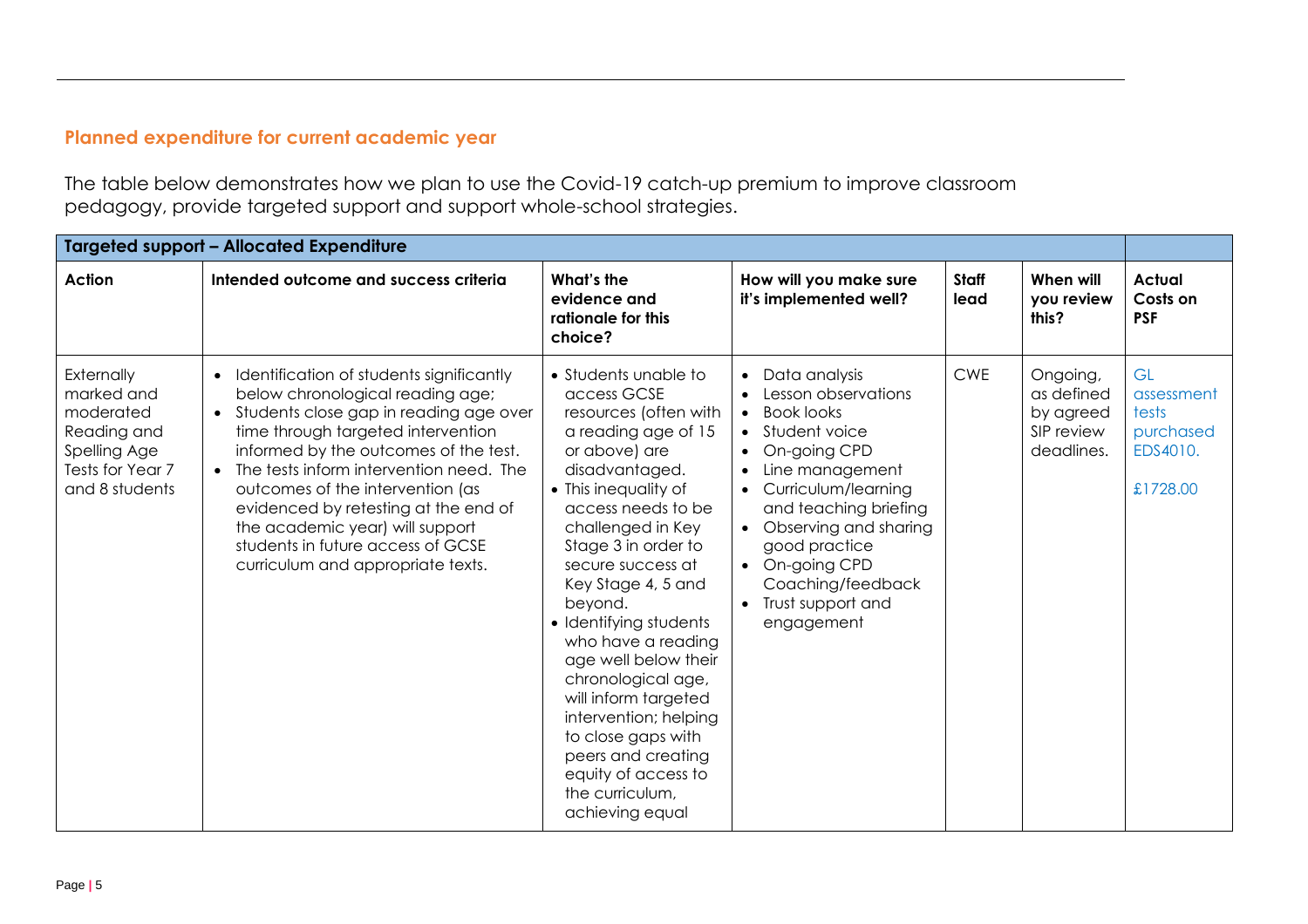|                                                                                                                             |                                                                                                                                                                                                                                                                                                                             | curriculum access<br>for all.                                                                                                                                                                                                                                                                                                                                                                                                                                                                                                                   |                                                                                                                                                                                                                                                                                                                                                                       |                    |                                                                 |                                                                         |
|-----------------------------------------------------------------------------------------------------------------------------|-----------------------------------------------------------------------------------------------------------------------------------------------------------------------------------------------------------------------------------------------------------------------------------------------------------------------------|-------------------------------------------------------------------------------------------------------------------------------------------------------------------------------------------------------------------------------------------------------------------------------------------------------------------------------------------------------------------------------------------------------------------------------------------------------------------------------------------------------------------------------------------------|-----------------------------------------------------------------------------------------------------------------------------------------------------------------------------------------------------------------------------------------------------------------------------------------------------------------------------------------------------------------------|--------------------|-----------------------------------------------------------------|-------------------------------------------------------------------------|
| Targeted<br>intervention for<br>those 2+ years<br>behind<br>chronological<br>reading age by<br><b>Teach First</b><br>mentor | Students close gap in reading age over<br>$\bullet$<br>time through targeted intervention<br>overseen by Teach First mentor.<br>• The outcomes of the intervention (as<br>evidenced by retesting at the end of<br>the academic year) will support<br>students in future access of GCSE<br>curriculum and appropriate texts. | • Students unable to<br>access GCSE<br>resources (often with<br>a reading age of 15<br>or above) are<br>disadvantaged.<br>• This inequality of<br>access needs to be<br>challenged in Key<br>Stage 3 in order to<br>secure success at<br>Key Stage 4, 5 and<br>beyond.<br>• Targeted<br>intervention with<br>students who have a<br>reading age well<br>below their<br>chronological age<br>will help to close<br>gaps with peers and<br>creating equity of<br>access to the<br>curriculum,<br>achieving equal<br>curriculum access<br>for all. | Data analysis<br>Lesson observations<br>$\bullet$<br>Book looks<br>$\bullet$<br>Student voice<br>$\bullet$<br>On-going CPD<br>$\bullet$<br>Line management<br>$\bullet$<br>Curriculum/learning<br>$\bullet$<br>and teaching briefing<br>• Observing and sharing<br>good practice<br>On-going CPD<br>Coaching/feedback<br>Trust support and<br>$\bullet$<br>engagement | <b>ADA</b>         | Ongoing,<br>as defined<br>by agreed<br>SIP review<br>deadlines. | Salary<br>funded by<br>DfE with<br>school<br>contribution<br>£5000      |
| Introduction of<br>Ark Maths<br>Mastery<br>programme<br>across Key Stage<br>3 maths<br>curriculum                           | • Ark Maths Mastery programme is fully<br>embedded at Key Stage 3.<br>• Teachers embed Maths Mastery<br>pedagogy to deliver quality first<br>teaching to enhance the maths<br>curriculum offer.<br>The maths curriculum is responsive to<br>the changing needs of learners as a                                             | • Students make<br>rapid and sustained<br>progress through the<br>maths curriculum over<br>time.                                                                                                                                                                                                                                                                                                                                                                                                                                                | Data analysis<br>$\bullet$<br>Lesson observations<br><b>Book looks</b><br>$\bullet$<br>Student voice<br>$\bullet$<br>On-going CPD<br>$\bullet$<br>Line management<br>$\bullet$<br>Curriculum/learning<br>$\bullet$<br>and teaching briefing                                                                                                                           | NHU,<br><b>ACH</b> | Ongoing,<br>as defined<br>by agreed<br>SIP review<br>deadlines. | Maths<br><b>Mastery</b><br>package<br>purchased<br>EDS4010.<br>£3800.00 |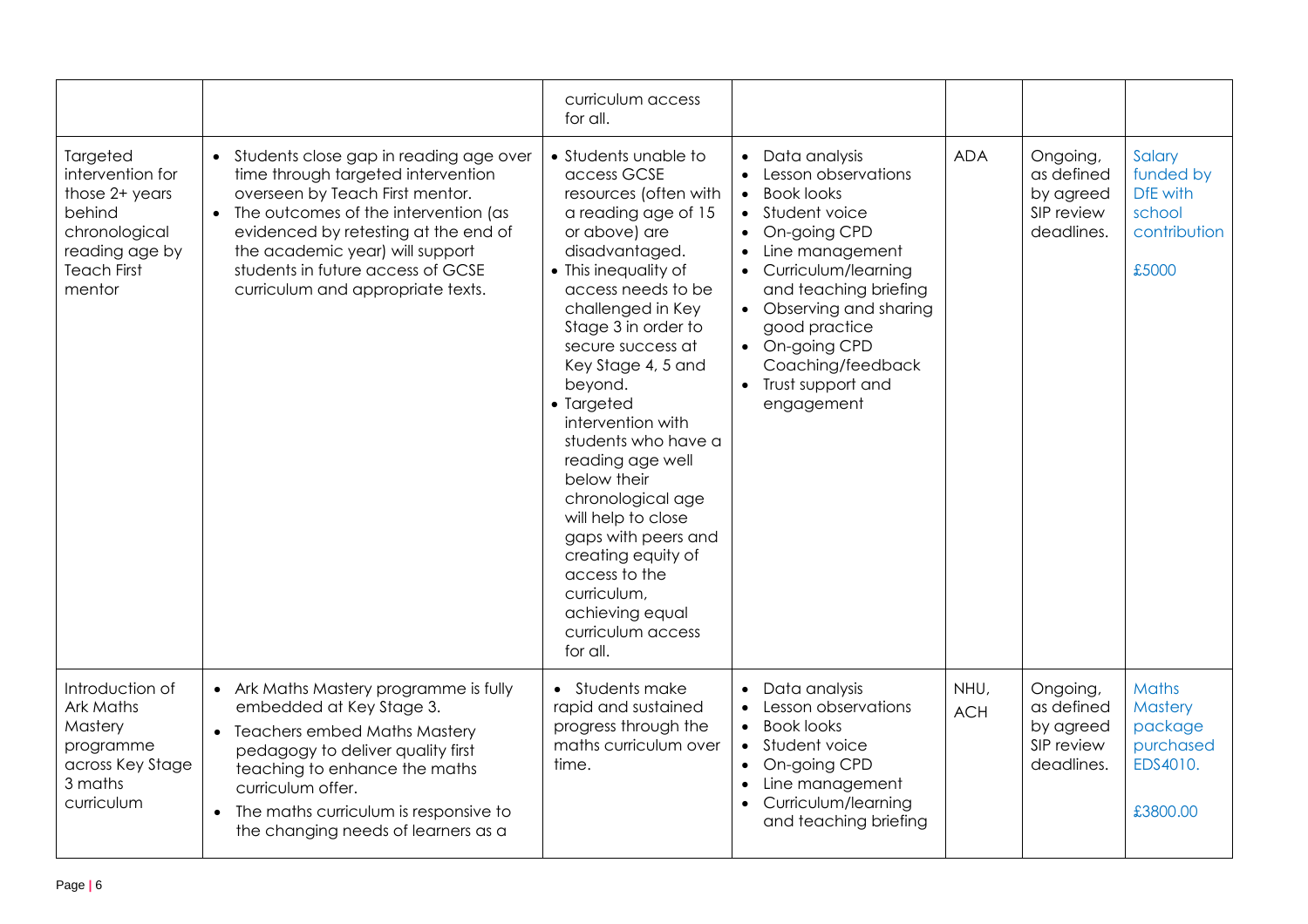|                                                                                          | consequence of the impact of national<br>school closures (2019/20 and 2020/21).                                                                                                                                                                                                                                                                                                                                                       |                                                                                                                                                                                                                                                                                                                                          | Observing and sharing<br>good practice<br>On-going CPD<br>Coaching/feedback<br>• Trust support and<br>engagement                                                                                                                                                                             |                    |                                                                 |                                                |
|------------------------------------------------------------------------------------------|---------------------------------------------------------------------------------------------------------------------------------------------------------------------------------------------------------------------------------------------------------------------------------------------------------------------------------------------------------------------------------------------------------------------------------------|------------------------------------------------------------------------------------------------------------------------------------------------------------------------------------------------------------------------------------------------------------------------------------------------------------------------------------------|----------------------------------------------------------------------------------------------------------------------------------------------------------------------------------------------------------------------------------------------------------------------------------------------|--------------------|-----------------------------------------------------------------|------------------------------------------------|
| Year 13 A Level<br>Economics<br>support                                                  | • Students prepared appropriately for A<br>Level and beyond.<br>• Students achieve in line with MEGs or<br>above.                                                                                                                                                                                                                                                                                                                     | To enhance the A<br>level Economics<br>curriculum offer.<br>To ensure<br>additional<br>specialist<br>teaching, outside<br>of the normal<br>timetabled day, to<br>ensure students<br>achieve.<br>A Level Economics<br>$\bullet$<br>was identified as<br>an area for<br>intervention<br>following impact<br>of national school<br>closure. | • Data analysis<br>• Lesson observations<br>• Book looks<br>• Student voice<br>• On-going CPD<br>• Line management<br>• Curriculum/learning<br>and teaching briefing<br>• Observing and sharing<br>good practice<br>• On-going CPD<br>Coaching/feedback<br>• Trust support and<br>engagement | MSA,<br><b>ADA</b> | Ongoing,<br>as defined<br>by agreed<br>SIP review<br>deadlines. | Ongoing<br><b>Circa £5000</b>                  |
| Online digital<br>reading<br>programme for<br>identified<br>students (online<br>Library) | • Students identified as two years + below<br>their chronological age for their reading<br>age in Years 7 and 8 are supported in<br>engaging with literature remotely and<br>outside of the school setting.<br>• Students are reading regularly.<br>• Reluctant readers build their confidence,<br>self-esteem and competencies.<br>• The programme allows for school staff to<br>assess level of understanding and<br>comprehension. | • Students who are<br>unable to access<br>texts will not<br>succeed at GCSE or<br>A Level.<br>• inequality of access<br>to texts needs to be<br>challenged in Key<br>Stage 3 in order to<br>secure success at<br>Key Stage 4, 5 and<br>beyond.                                                                                           | Data analysis<br>Lesson observations<br><b>Book looks</b><br>$\bullet$<br>Student voice<br>On-going CPD<br>$\bullet$<br>Line management<br>• Curriculum/learning<br>and teaching briefing<br>• Observing and sharing<br>good practice<br>• On-going CPD<br>Coaching/feedback                 | <b>CWE</b>         | Ongoing,<br>as defined<br>by agreed<br>SIP review<br>deadlines. | <b>Digital</b><br>Library<br>purchased<br>£600 |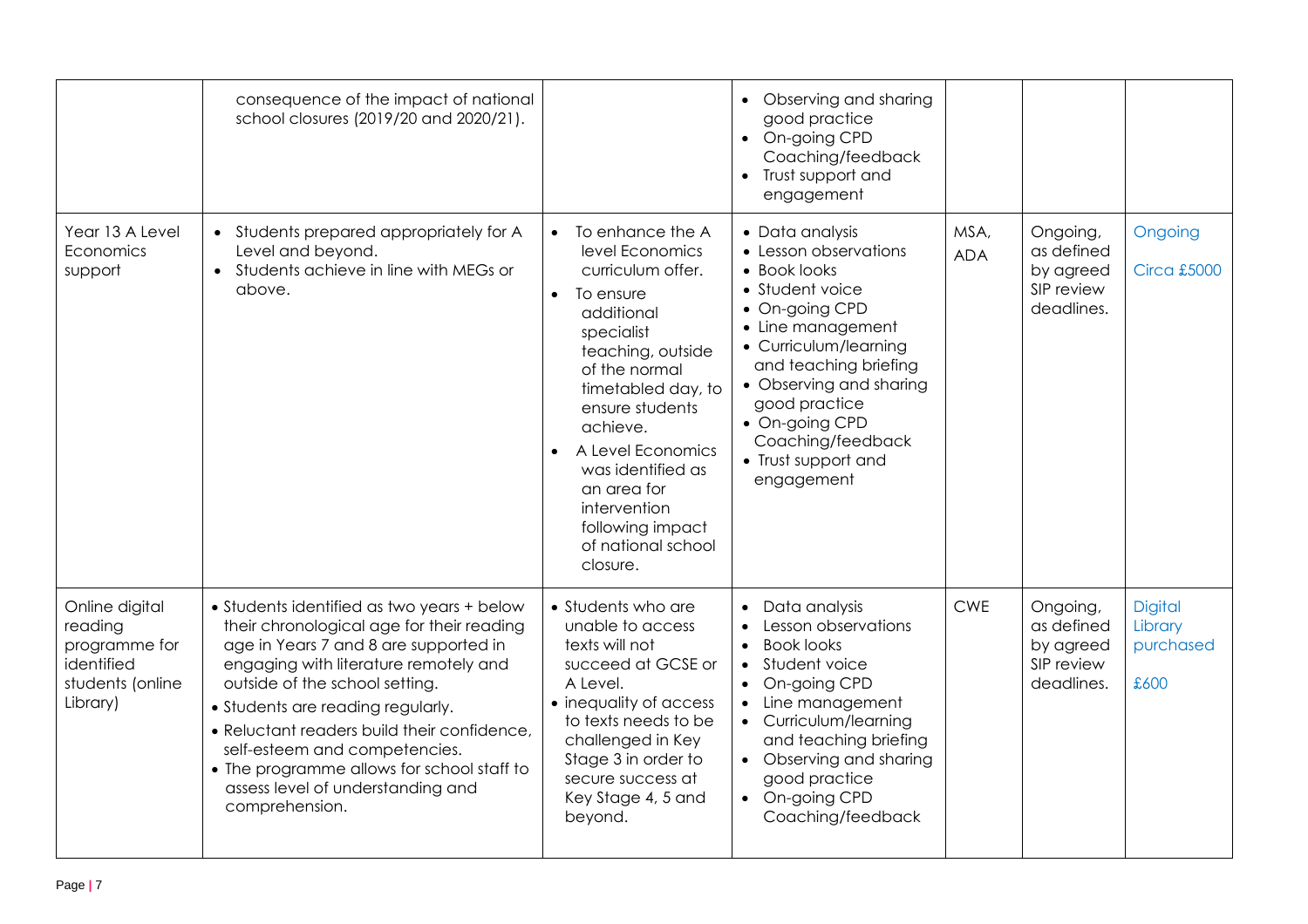|                                                                                                                                                          |                                                                                                                                                                                                                                                                                                                                                                                                                                                                                                                                                                                                                                                                                                                                                                                                                                                                                                                                                                                                                                                   |                                                                                                                                                                                                                                                    | Trust support and<br>engagement                                                                                                                                                                                                                                                       |            |                                                                 |                                                                          |
|----------------------------------------------------------------------------------------------------------------------------------------------------------|---------------------------------------------------------------------------------------------------------------------------------------------------------------------------------------------------------------------------------------------------------------------------------------------------------------------------------------------------------------------------------------------------------------------------------------------------------------------------------------------------------------------------------------------------------------------------------------------------------------------------------------------------------------------------------------------------------------------------------------------------------------------------------------------------------------------------------------------------------------------------------------------------------------------------------------------------------------------------------------------------------------------------------------------------|----------------------------------------------------------------------------------------------------------------------------------------------------------------------------------------------------------------------------------------------------|---------------------------------------------------------------------------------------------------------------------------------------------------------------------------------------------------------------------------------------------------------------------------------------|------------|-----------------------------------------------------------------|--------------------------------------------------------------------------|
| Resources for<br>GCSE and A<br>Level Art<br>students                                                                                                     | • Provide students in Year 11 and 12 some<br>simple but high-quality equipment that<br>they can use at home in order that they<br>can continue to produce work of the<br>same standard as in school. This will help<br>to bolster the evidence needed for Year<br>11 GCSEs and ensure that Year 12 are<br>well prepared for their A Level in 2022.<br>• Year 11 are moving towards the final<br>stage of the course and will need to<br>produce an outcome, many of them<br>have now got very depleted supplies<br>from their purchased art packs in Year<br>10. The school provided supplies such as<br>glue sticks, pencils, paper, etc prior to<br>the second national school closure. By<br>February half term, their work has<br>developed their needs have changed.<br>• Year 12 are about to create a painting<br>that forms part of their coursework - a<br>lack of materials at home will impact on<br>the preparation necessary.<br>• With this order, each student will receive<br>a canvas board, 2 brushes and a set of<br>acrylics. | • Students who are<br>unable to access<br>resources will not<br>succeed at GCSE or<br>A Level.<br>• inequality of access<br>to resources needs<br>to be challenged in<br>Key Stage 4 and 5 in<br>order to secure<br>current and future<br>success. | Data analysis<br>Lesson observations<br><b>Book looks</b><br>Student voice<br>On-going CPD<br>Line management<br>Curriculum/learning<br>and teaching briefing<br>• Observing and sharing<br>good practice<br>• On-going CPD<br>Coaching/feedback<br>• Trust support and<br>engagement | SMA        | Ongoing,<br>as defined<br>by agreed<br>SIP review<br>deadlines. | Art supplies<br>purchased<br>to date<br>(29/04/21)<br>EDS4010<br>£706.86 |
| Academic<br>lectures for Key<br>Stage 5 students<br>from Oxbridge<br>and other Russell<br>Group<br>universities for a<br>variety of<br>subjects (piloted | • Massolit provides unlimited access to<br>over 3,000 short video lectures from some<br>of the world's best academics.<br>• There are hundreds of amazing<br>academics out there who have<br>dedicated their lives to Shakespeare,<br>Homer, Wordsworth, Kant, etc. and<br>whose knowledge and expertise would<br>be incredibly useful for our students.<br>Previously, these academics have been                                                                                                                                                                                                                                                                                                                                                                                                                                                                                                                                                                                                                                                 | • To enhance the A<br>Level English and<br>History curriculum<br>offer.<br>$\bullet$ To ensure<br>additional specialist<br>enrichment to ensure<br>students achieve and<br>are prepared for<br>university.                                         | Data analysis<br>Lesson observations<br><b>Book looks</b><br>$\bullet$<br>Student voice<br>$\bullet$<br>On-going CPD<br>Line management<br>Curriculum/learning<br>and teaching briefing<br>Observing and sharing<br>good practice                                                     | <b>CWE</b> | Ongoing,<br>as defined<br>by agreed<br>SIP review<br>deadlines. | Massolit<br>purchased<br>and in use<br>£276.16                           |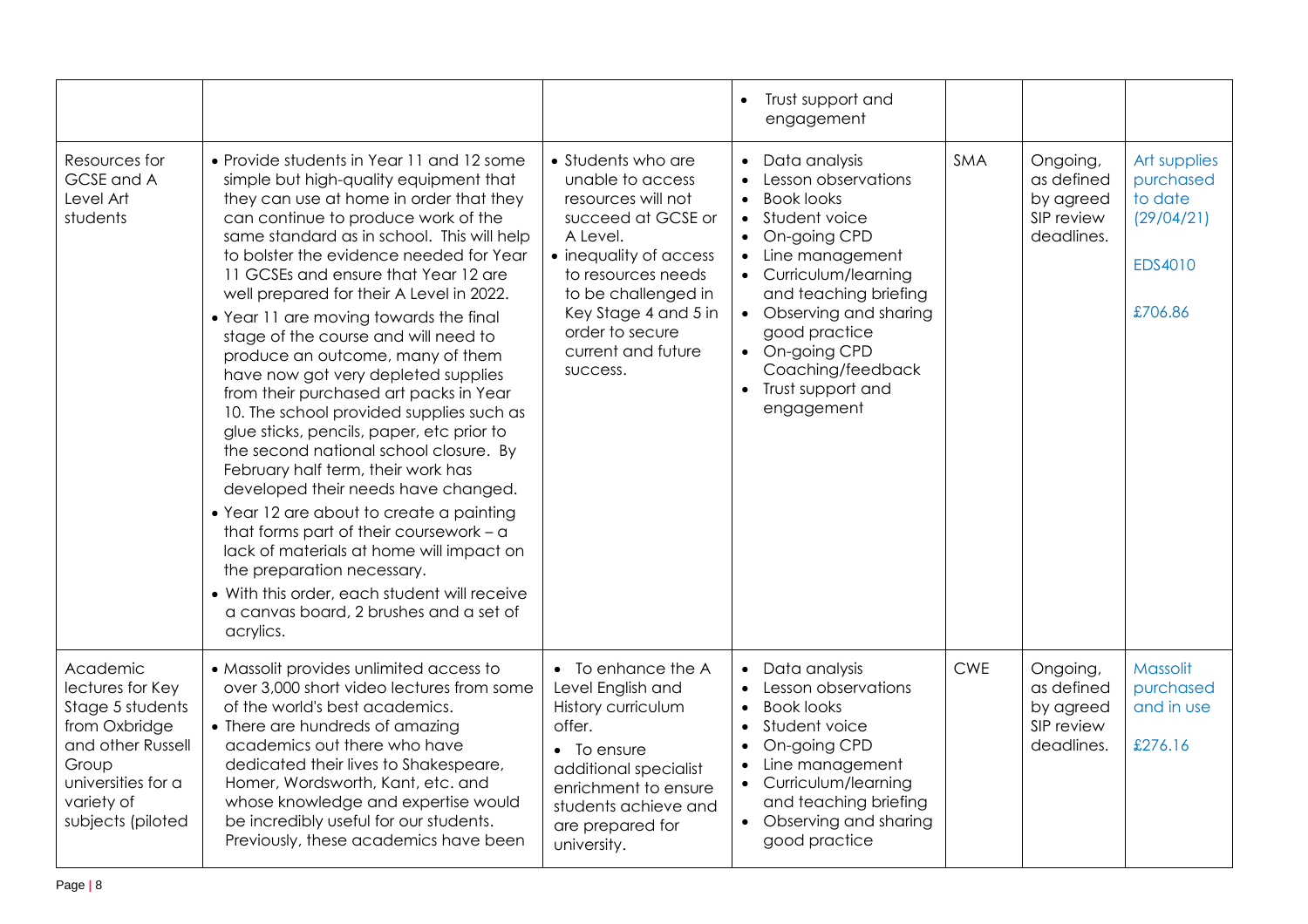| in English and<br>History).                                                                                                             | limited to visiting schools one-by-one,<br>technology now allows them to share<br>their knowledge with all of our students,<br>particularly at Key Stage 5.<br>• A variety of platforms are used to<br>provide for students access to<br>academic lectures to enhance their<br>learning, experience and cultural<br>capital.                                                                                                                                                                       | • To consider the<br>application of<br>Massolit in other<br>curriculum areas<br>and use for transition<br>programme for Year<br>$11 - 12$ .                                                                                                                                                               | • On-going CPD<br>Coaching/feedback<br>• Trust support and<br>engagement                                                                                                                                                                                                                                                     |            |                                                                |                                                                   |
|-----------------------------------------------------------------------------------------------------------------------------------------|----------------------------------------------------------------------------------------------------------------------------------------------------------------------------------------------------------------------------------------------------------------------------------------------------------------------------------------------------------------------------------------------------------------------------------------------------------------------------------------------------|-----------------------------------------------------------------------------------------------------------------------------------------------------------------------------------------------------------------------------------------------------------------------------------------------------------|------------------------------------------------------------------------------------------------------------------------------------------------------------------------------------------------------------------------------------------------------------------------------------------------------------------------------|------------|----------------------------------------------------------------|-------------------------------------------------------------------|
| Online digital<br>programme for<br>A Level students<br>in the three<br>separate<br>sciences                                             | • A platform that has reverse engineered<br>the traditional tutoring process to deliver<br>an improved learning experience that is<br>digitally rich and better suits modern<br>students.<br>• Snap Revise has been used to support<br>students in the three separate science<br>disciplines at Key Stage 5.                                                                                                                                                                                       | • To enhance the A<br>Level Science<br>curriculum offer.<br>$\bullet$ To ensure<br>additional specialist<br>enrichment to ensure<br>students achieve and<br>are prepared for<br>university.<br>• To consider the<br>application of Snap<br>Revise in other<br>curriculum areas.                           | Data analysis<br>$\bullet$<br>Lesson observations<br><b>Book looks</b><br>$\bullet$<br>Student voice<br>On-going CPD<br>Line management<br>$\bullet$<br>• Curriculum/learning<br>and teaching briefing<br>Observing and sharing<br>good practice<br>• On-going CPD<br>Coaching/feedback<br>• Trust support and<br>engagement | GGU        | Ongoing,<br>as defined<br>by agreed<br>SIP review<br>deadlines | Payment<br>for<br>programme<br>£1200                              |
| Targeted<br>intervention for<br>those $1.5+$ years<br>behind<br>chronological<br>reading age<br>through intensive<br>Lexia<br>programme | • 'PowerUp Literacy' primarily targets<br>Key Stage 3 pupils who lack the<br>essential reading, academic<br>vocabulary and the comprehension<br>skills necessary to fully access and<br>engage in the secondary<br>curriculum. Enabling GCSE readiness,<br>Lexia 'PowerUp Literacy' can also be<br>used for those in Key Stage 4 who<br>require similar support.<br>• The programme includes:<br>$\circ$ Word study - targets gaps in basic<br>reading skills and develops<br>academic vocabulary. | • Students unable to<br>access GCSE<br>resources (often with<br>a reading age of 15<br>or above) are<br>disadvantaged.<br>• This inequality of<br>access needs to be<br>challenged in Key<br>Stage 3 in order to<br>secure success at<br>Key Stage 4, 5 and<br>beyond.<br>• Targeted<br>intervention with | Data analysis<br>Lesson observations<br><b>Book looks</b><br>$\bullet$<br>• Student voice<br>On-going CPD<br>Line management<br>Curriculum/learning<br>and teaching briefing<br>• Observing and sharing<br>good practice<br>• On-going CPD<br>Coaching/feedback<br>• Trust support and<br>engagement                         | <b>CWE</b> | Ongoing,<br>as defined<br>by agreed<br>SIP review<br>deadlines | Payment<br>for<br>programme<br>and staffing<br><b>Circa £8000</b> |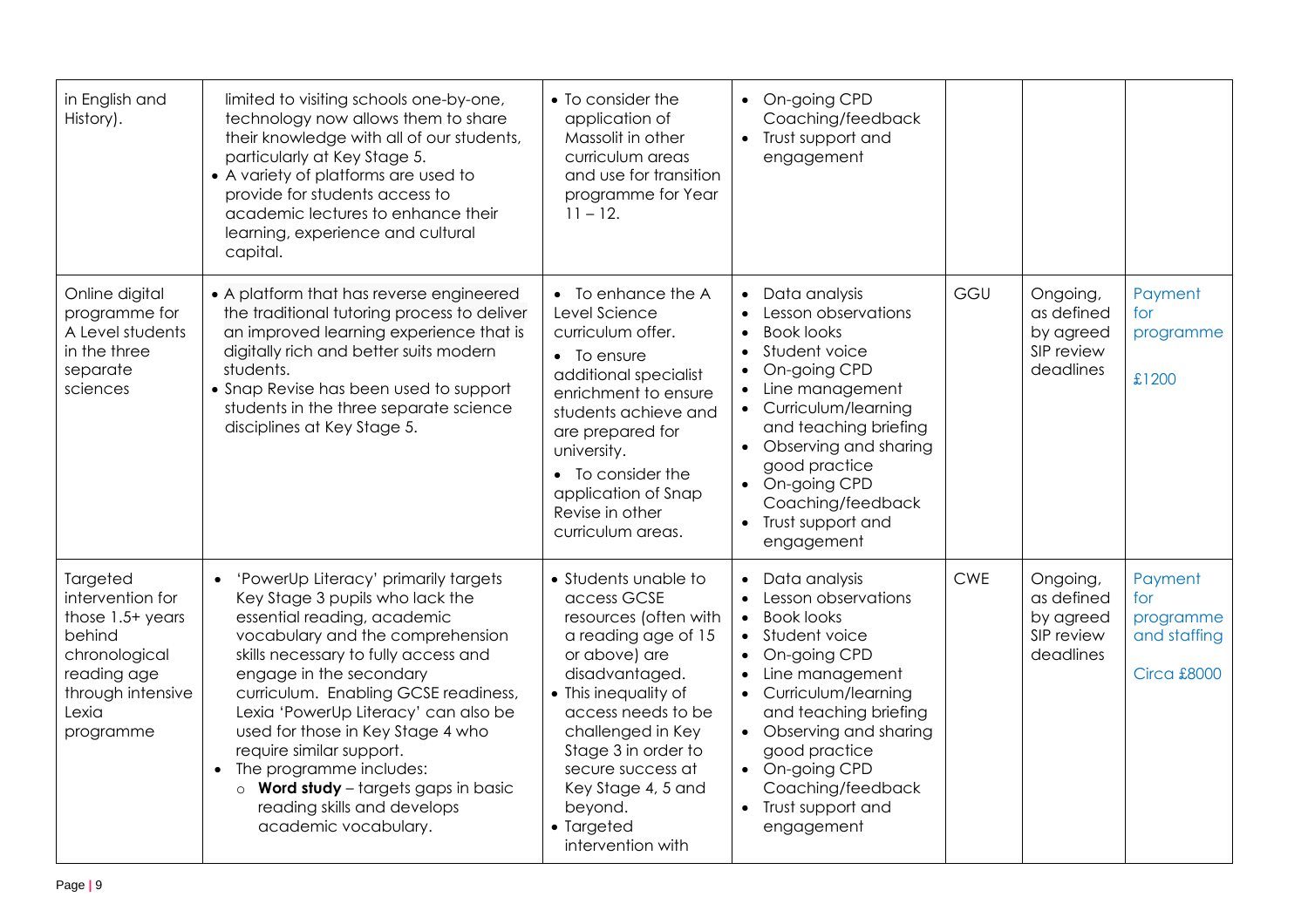| <b>Grammar</b> - improves written<br>$\circ$<br>composition and reading<br>comprehension.<br>$\circ$ <b>Comprehension</b> – teaches the skills<br>required for higher-order text<br>analysis.<br>• Using Lexia, students work<br>independently at their own pace<br>through individualised learning paths to<br>develop fundamental reading skills in a<br>structured, sequential manner.<br>Teachers are notified when students<br>require support or intervention and are<br>provided with the resources for face-<br>to-face instruction. The programme will<br>be overseen by the SEND department.<br>• As students work independently in the<br>online activities, real-time performance<br>data is collected through Lexia's<br>embedded assessment tool,<br>'Assessment Without Testing'. Staff can<br>access data reports online through<br>their myLexia accounts on a browser,<br>iPad app, or iPhone app, making the<br>system very user friendly.<br>• In addition to Lexia's actionable real-<br>time reports, the system provides offline<br>(paper-based) resources to support<br>teacher-led instruction - all<br>personalised to the pupil or group<br>needs. These include:<br>o 300+ Scripted lesson plans - ideal for<br>LSAs to deliver.<br>o 300+ Worksheets - Skill Builder<br>resources allow skills to be applied<br>offline.<br>o Achievement certificates - to<br>celebrate success. | students who have a<br>reading age well<br>below their<br>chronological age<br>will help to close<br>gaps with peers and<br>creating equity of<br>access to the<br>curriculum,<br>achieving equal<br>curriculum access<br>for all.<br>• Lexia stands as one<br>of the most<br>rigorously<br>researched,<br>independently<br>evaluated, and<br>respected reading<br>programmes in the<br>world. 7 studies<br>have been<br>published in peer-<br>reviewed journals in<br>addition to a<br>repository of internal<br>research briefs,<br>product<br>development<br>research, and<br>external organisation<br>reviews. |  |  |  |  |
|-----------------------------------------------------------------------------------------------------------------------------------------------------------------------------------------------------------------------------------------------------------------------------------------------------------------------------------------------------------------------------------------------------------------------------------------------------------------------------------------------------------------------------------------------------------------------------------------------------------------------------------------------------------------------------------------------------------------------------------------------------------------------------------------------------------------------------------------------------------------------------------------------------------------------------------------------------------------------------------------------------------------------------------------------------------------------------------------------------------------------------------------------------------------------------------------------------------------------------------------------------------------------------------------------------------------------------------------------------------------------------------------------------------------|--------------------------------------------------------------------------------------------------------------------------------------------------------------------------------------------------------------------------------------------------------------------------------------------------------------------------------------------------------------------------------------------------------------------------------------------------------------------------------------------------------------------------------------------------------------------------------------------------------------------|--|--|--|--|
|-----------------------------------------------------------------------------------------------------------------------------------------------------------------------------------------------------------------------------------------------------------------------------------------------------------------------------------------------------------------------------------------------------------------------------------------------------------------------------------------------------------------------------------------------------------------------------------------------------------------------------------------------------------------------------------------------------------------------------------------------------------------------------------------------------------------------------------------------------------------------------------------------------------------------------------------------------------------------------------------------------------------------------------------------------------------------------------------------------------------------------------------------------------------------------------------------------------------------------------------------------------------------------------------------------------------------------------------------------------------------------------------------------------------|--------------------------------------------------------------------------------------------------------------------------------------------------------------------------------------------------------------------------------------------------------------------------------------------------------------------------------------------------------------------------------------------------------------------------------------------------------------------------------------------------------------------------------------------------------------------------------------------------------------------|--|--|--|--|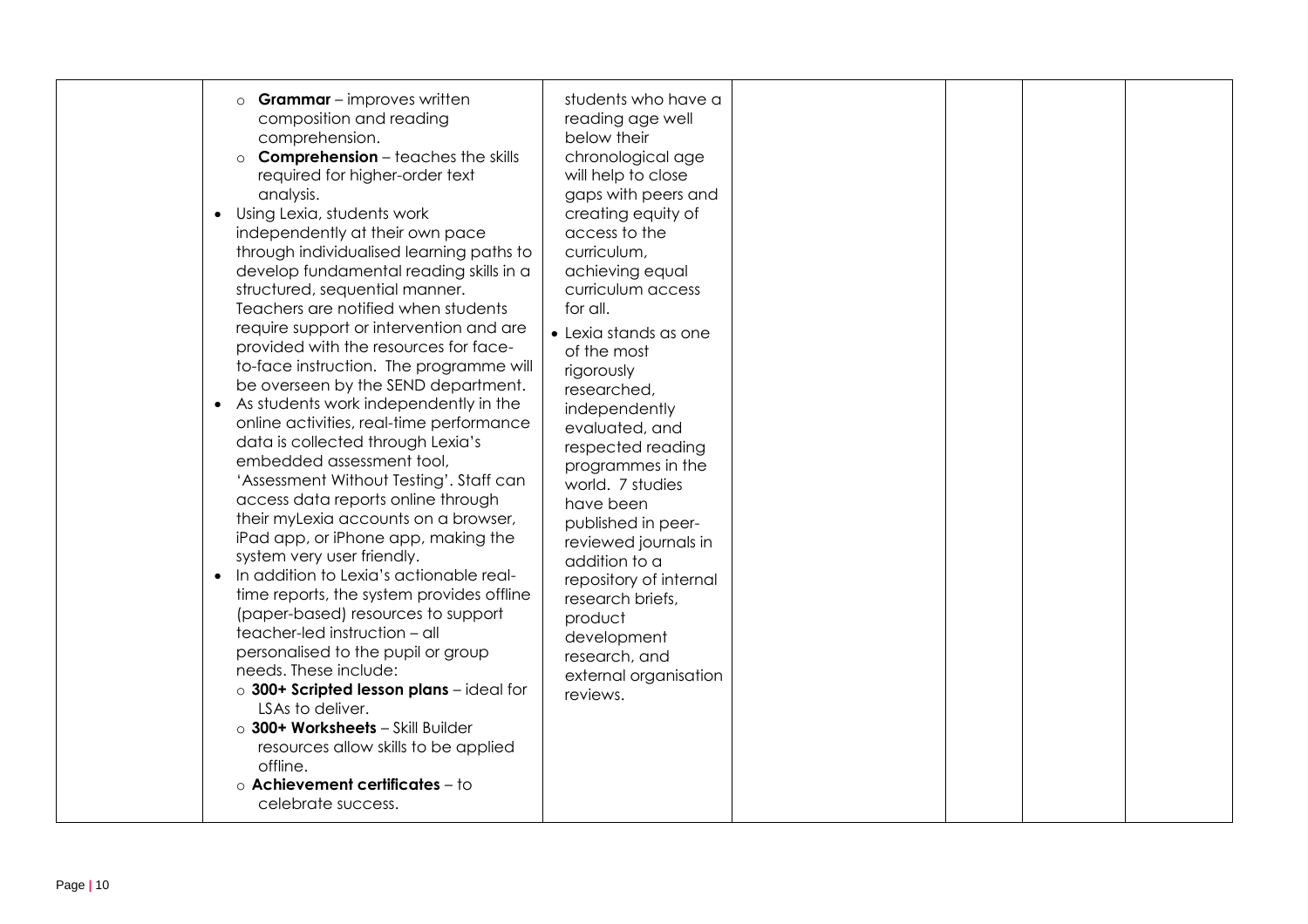|                                                                                                                          |                                                  | o Training resources (including video) -<br>upskills staff and reduces training<br>costs.                                                                                                                                                                                                                                                                                                                                                                                                                                                                                                                                                                                                                                                                                                                                                                                                                                                                                                                                                                                                                                                 |                                                                                                                                                                                                                                                                                                                                                                                                       |                                                                                                                                                                                                                                                                                         |            |                                                                |                                                                   |
|--------------------------------------------------------------------------------------------------------------------------|--------------------------------------------------|-------------------------------------------------------------------------------------------------------------------------------------------------------------------------------------------------------------------------------------------------------------------------------------------------------------------------------------------------------------------------------------------------------------------------------------------------------------------------------------------------------------------------------------------------------------------------------------------------------------------------------------------------------------------------------------------------------------------------------------------------------------------------------------------------------------------------------------------------------------------------------------------------------------------------------------------------------------------------------------------------------------------------------------------------------------------------------------------------------------------------------------------|-------------------------------------------------------------------------------------------------------------------------------------------------------------------------------------------------------------------------------------------------------------------------------------------------------------------------------------------------------------------------------------------------------|-----------------------------------------------------------------------------------------------------------------------------------------------------------------------------------------------------------------------------------------------------------------------------------------|------------|----------------------------------------------------------------|-------------------------------------------------------------------|
| Support whole-<br>school<br>approach to<br>PSHE, mental<br>health and well-<br>being through<br>the Jigsaw<br>programme. | $\bullet$<br>$\bullet$<br>$\bullet$<br>$\bullet$ | Jigsaw, the mindful approach to PSHE<br>11-16, brings together PSHE, emotional<br>literacy, social and employability skills<br>and Relationships, Sex and Health<br>Education in a comprehensive<br>scheme of learning.<br>Teaching strategies are varied and are<br>mindful of preferred learning styles and<br>the need for differentiation and<br>scaffolding.<br>Jigsaw is designed as a whole-school<br>approach. This is a spiral curriculum,<br>with Year groups working on the same<br>theme (Puzzle) at the same time.<br>Online well-structured lesson plans with<br>slide presentations and<br>teaching/learning activities empower<br>the specialist and non-specialist alike,<br>ensuring the teaching materials are<br>always up-to-date. The focus on<br>mental health is evident throughout,<br>and the content is student-driven and<br>in line with the latest national<br>guidance.<br>All Jigsaw programmes are<br>underpinned by mindfulness<br>philosophy with mindfulness practice<br>scripts and audio files included in every<br>lesson, supporting young people's<br>mental health, well-being and<br>learning. | • Helping students to<br>build long-term<br>mental and<br>emotional resilience.<br>• Ensuring that PSHE<br>provision meets<br>statutory guidelines<br>and provides the<br>best possible<br>learning and<br>development for our<br>students.<br>· Jigsaw fulfils statutory<br>requirements for RSE<br>and Health<br>Education and<br>supports our<br>preparation for our<br>next Ofsted<br>inspection. | • Data analysis<br>Lesson observations<br><b>Book looks</b><br>Student voice<br>On-going CPD<br>• Line management<br>• Curriculum/learning<br>and teaching briefing<br>• Observing and sharing<br>good practice<br>On-going CPD<br>Coaching/feedback<br>Trust support and<br>engagement | <b>ACH</b> | Ongoing,<br>as defined<br>by agreed<br>SIP review<br>deadlines | <b>Jigsaw PSHE</b><br>program<br>purchased<br>EDS4030.<br>£416.65 |
|                                                                                                                          |                                                  |                                                                                                                                                                                                                                                                                                                                                                                                                                                                                                                                                                                                                                                                                                                                                                                                                                                                                                                                                                                                                                                                                                                                           |                                                                                                                                                                                                                                                                                                                                                                                                       |                                                                                                                                                                                                                                                                                         |            | Total budgeted cost:                                           | £26,727.67*<br>*To be<br>confirmed                                |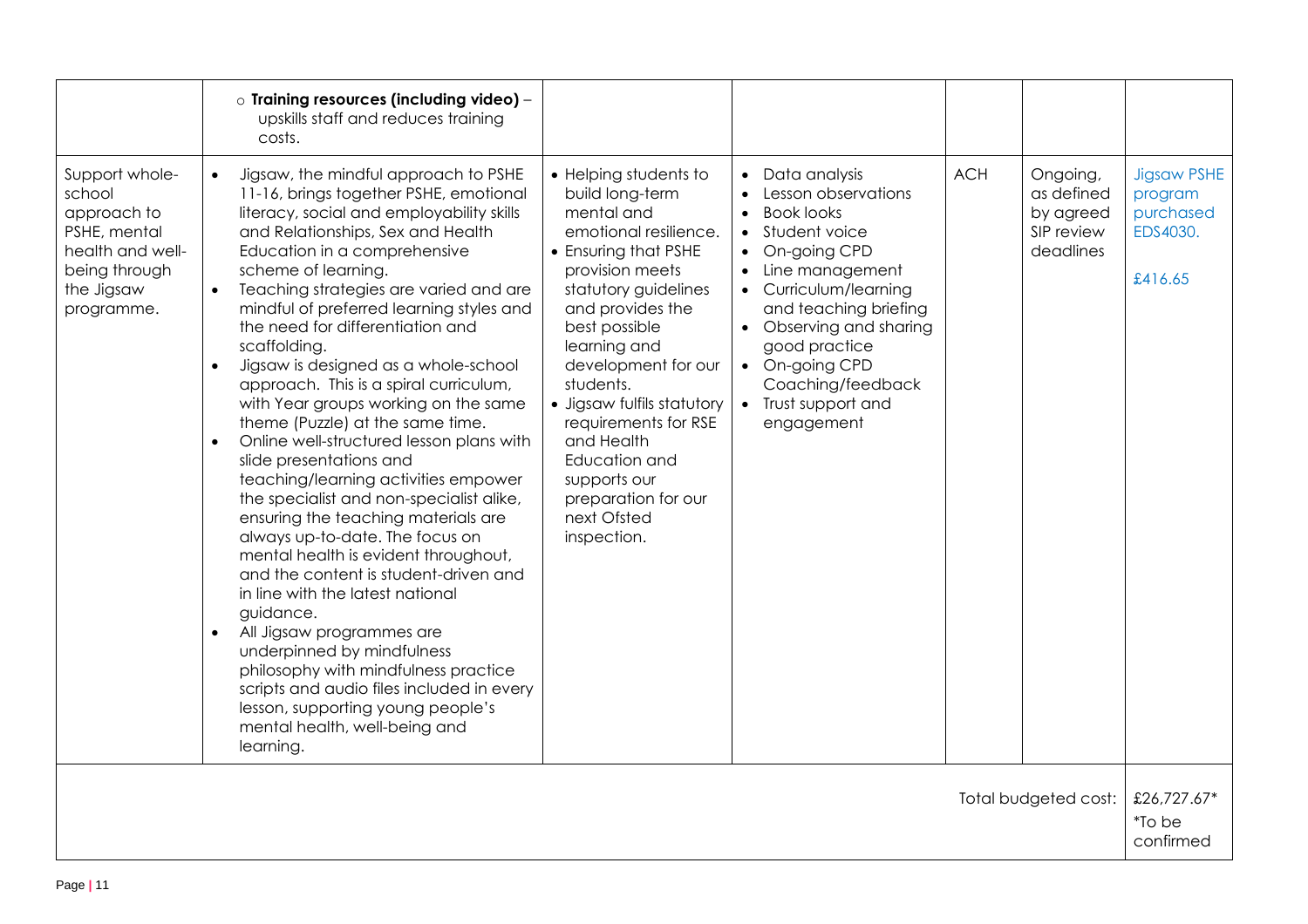| Other approaches: Proposed Expenditure to be explored further                                                      |                                                                                                                                                                                                                                                                                                                                          |                                                                                                                                                                      |                                                                                                                                                                                                                                                                                                 |                                 |                                                                               |  |  |
|--------------------------------------------------------------------------------------------------------------------|------------------------------------------------------------------------------------------------------------------------------------------------------------------------------------------------------------------------------------------------------------------------------------------------------------------------------------------|----------------------------------------------------------------------------------------------------------------------------------------------------------------------|-------------------------------------------------------------------------------------------------------------------------------------------------------------------------------------------------------------------------------------------------------------------------------------------------|---------------------------------|-------------------------------------------------------------------------------|--|--|
| <b>Action</b>                                                                                                      | Intended outcome and success<br>criteria                                                                                                                                                                                                                                                                                                 | What's the<br>evidence and<br>rationale for this<br>choice?                                                                                                          | How will you make<br>sure it's implemented<br>well?                                                                                                                                                                                                                                             | Staff<br>lead                   | When will<br><b>VOU</b><br>review<br>this?                                    |  |  |
| <b>Online Maths</b><br>tutoring for<br>Years 9 and 10<br><b>GCSE</b> and Year<br>11 potential A<br>Level students. | • Enrichment of curriculum.<br>• Preparation for GCSE and A Level to<br>compensate for missed on-site<br>learning.                                                                                                                                                                                                                       | • Impact of lost<br>face-to-face<br>learning.                                                                                                                        | • Data analysis<br>• Lesson observations<br>• Book looks<br>• Student voice<br>• On-going CPD<br>• Line management<br>• Curriculum/learning<br>and teaching briefing<br>• Observing and<br>sharing good<br>practice<br>· On-going CPD<br>Coaching/feedback<br>• Trust support and<br>engagement | NHU,<br><b>ACH</b>              | Ongoing,<br>as<br>defined<br>by<br>agreed<br>SIP review<br>deadlines.         |  |  |
| Transition<br>programme for<br>Year 11 into 12                                                                     | • Enrichment of curriculum.<br>• Retention to Key Stage 5.<br>• Preparation for A Level to<br>compensate for missed on-site<br>learning.<br>• Growth of cultural capital.<br>• Building positive relationships with<br>peers and staff<br>• Creation of articulate, eloquent and<br>confident speakers, prepared for the<br>wider world. | • Impact of lost<br>face-to-face<br>learning.<br>$\bullet$ Impact on<br>emotional, mental<br>health and well-<br>being of learners<br>of national school<br>closure. | • Student voice<br>· Well-being survey<br>outcomes                                                                                                                                                                                                                                              | <b>MSA</b><br><b>AAD</b><br>PLY | Ongoing,<br>$\alpha$ s<br>defined<br>by<br>agreed<br>SIP review<br>deadlines. |  |  |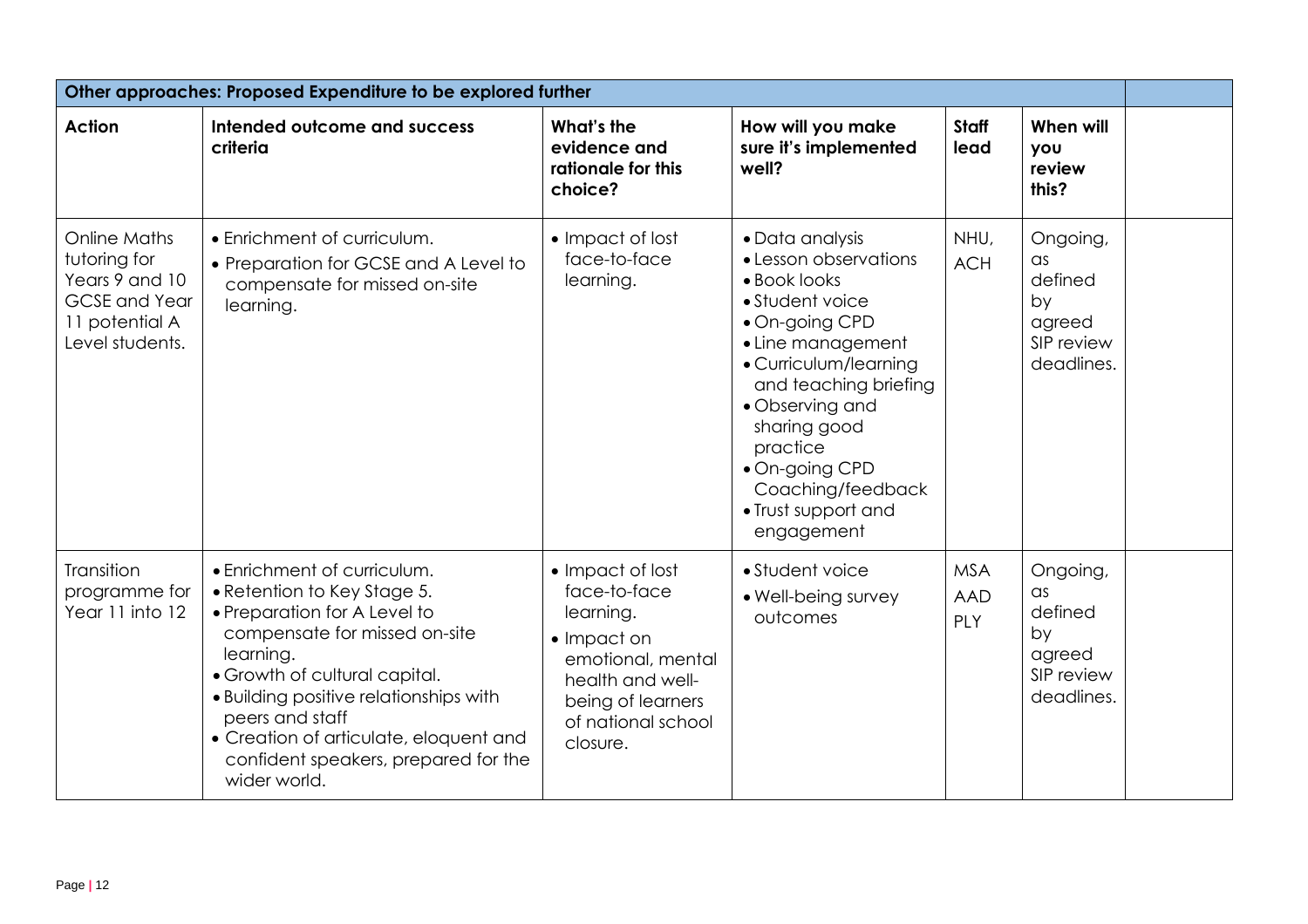| Support to<br>develop public<br>speaking skills<br>in Years $7 - 9$<br>and Year 12<br>(Speak Out /<br>Debate Mate)                                                                                                                                                                                  | • Enrichment of curriculum.<br>• Creation of articulate, eloquent and<br>confident speakers, prepared for the<br>wider world.<br>• Growth of cultural capital.<br>• Building positive relationships with<br>peers and staff.                                                                                                                                                                                                                                                                                                                                                                                      | • Impact of lost<br>face-to-face<br>learning.<br>• Impact on<br>emotional, mental<br>health and well-<br>being of learners<br>of national school<br>closure.                                                                     | • Student voice<br>• Well-being survey<br>outcomes                                                    | <b>CWE</b><br><b>ADA</b> | <b>Ongoing</b><br>as<br>defined<br>by<br>agreed<br>SIP review<br>deadlines.         |  |
|-----------------------------------------------------------------------------------------------------------------------------------------------------------------------------------------------------------------------------------------------------------------------------------------------------|-------------------------------------------------------------------------------------------------------------------------------------------------------------------------------------------------------------------------------------------------------------------------------------------------------------------------------------------------------------------------------------------------------------------------------------------------------------------------------------------------------------------------------------------------------------------------------------------------------------------|----------------------------------------------------------------------------------------------------------------------------------------------------------------------------------------------------------------------------------|-------------------------------------------------------------------------------------------------------|--------------------------|-------------------------------------------------------------------------------------|--|
| Activities to<br>enrich the<br>curriculum                                                                                                                                                                                                                                                           | • Enrichment of curriculum.<br>• Improved well-being.<br>• Growth of cultural capital.<br>• Building positive relationships with<br>peers and staff.<br>• A return to pre-pandemic normality.                                                                                                                                                                                                                                                                                                                                                                                                                     | • Impact of lost<br>face-to-face<br>learning.<br>• Impact on<br>emotional, mental<br>health and well-<br>being of learners<br>of national school<br>closure.                                                                     | • Student voice<br>• Well-being survey<br>outcomes                                                    | HoLs                     | Ongoing,<br>$\alpha$ s<br>defined<br>by<br>agreed<br>SIP review<br>deadlines.       |  |
| Introduce Edulink<br>One to continue<br>focus on three<br>core areas:<br>Engagement,<br>Teaching, and<br>Administration.<br>Alignment to<br>one system will<br>improve<br>experience of<br>students<br>following second<br>national school<br>closure (and in<br>the event of<br>further closures). | $\bullet$<br>Align all in-school systems onto one<br>platform that is accessible by staff,<br>students and parents/carers, both in<br>school and remotely. This will allow<br>remote access to SIMs by all<br>stakeholders to enhance lines of<br>communication. This will also support<br>parental engagement.<br>Edulink One provides a user-friendly<br>$\bullet$<br>app or web interface to suit the<br>individual needs of different users,<br>Edulink One ensures data is accurate<br>and up-to-date by pulling data and<br>writing back to the school's SIMS<br>management information system<br>$(MIS)$ . | • Impact of lost<br>face-to-face<br>learning.<br>• Impact on<br>emotional,<br>mental health<br>and well-being<br>of learners of<br>national school<br>closure.<br>• Impact on<br>parental<br>engagement of<br>lost opportunities | • Student voice<br>• Student and staff<br>well-being<br>• Parental<br>engagement and<br>accessibility | <b>AAD</b>               | <b>Ongoing</b><br>$\alpha$ s<br>defined<br>by<br>agreed<br>SIP review<br>deadlines. |  |